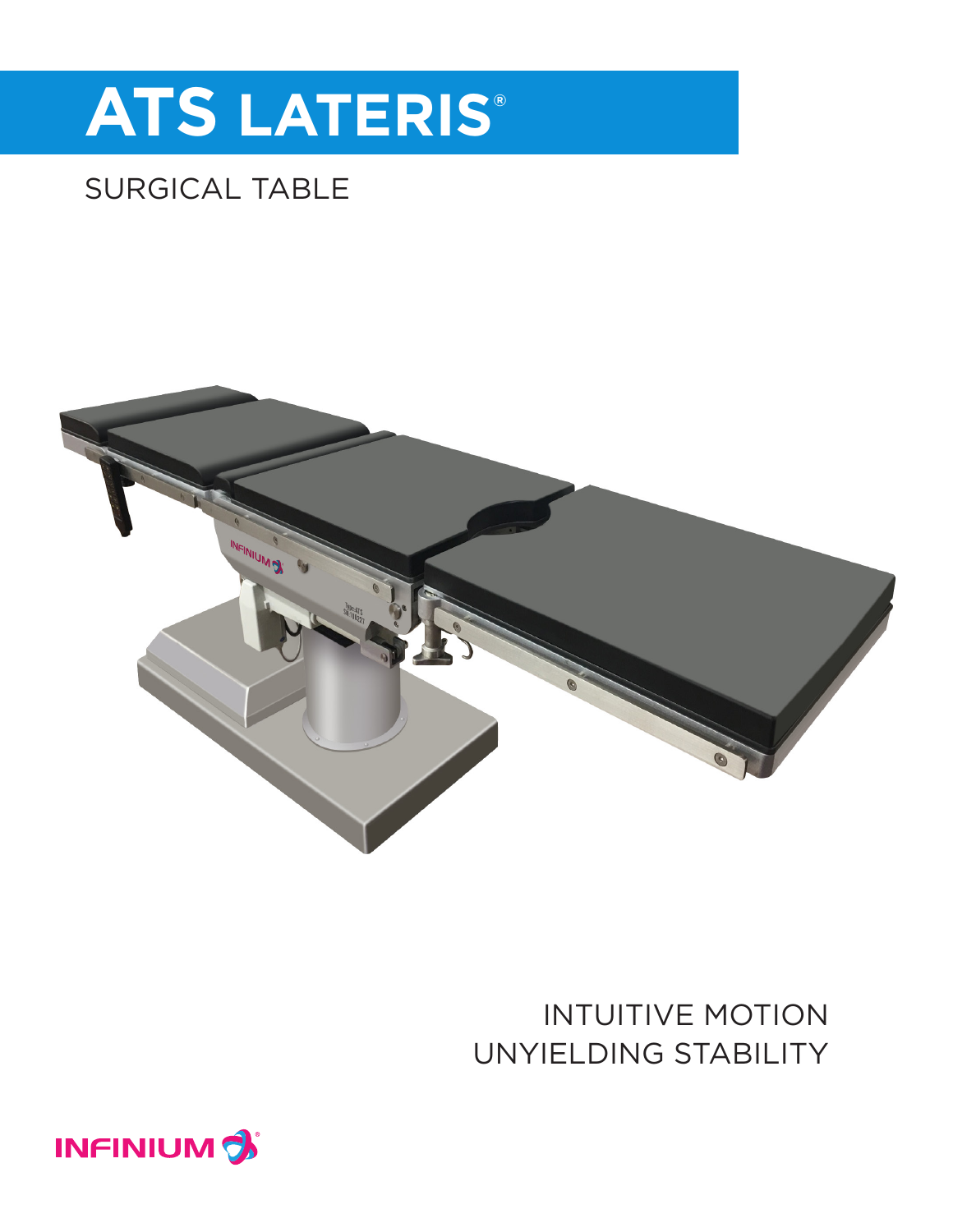## **ATS LATERIS®**

**NEINILIM OF** 



#### Intuitive Motion

Built to the foremost standard of quality, with intuition and stability in mind. The ATS Surgical table exceeds the standards in patient positioning. The ATS surgical table features a C-arm compatible table top with up to a 1000 lb lift capacity. The ATS is equipped with a 180 degree rotating tabletop to maximize patient imaging access. The horizontal movement feature maximizes efficiency in patient imaging. The ATS can also be adjusted to a low height of 24 inches off from the floor to allow the surgeon better access while sitting.

#### Safety

The ATS Surgical table is mobile with 4 anti-static castors. The floor lock system braces the table in place with unyielding stability. A battery backup system can continue to power the table for hours in case of a power failure. The hand controller is outfitted with safety locks to avoid unintentional table movement. Return to level can be done quickly and efficiently with the touch of a button.

- Silent electro-hydraulic movements
- **500 LB Lift Capacity**
- $\blacksquare$  Electronic control with safety lock
- $\blacksquare$  Mobile anti-static castors with floor lock
- **Horizontal Slide for Imaging Applications**
- 180 degree table top rotation
- $\blacksquare$  Flex / Reflex positioning
- Easy access to electro-hydraulic system for service
- **n** Optional battery backup
- Optional auto-reset / level function
- Optional 1000 LB lift Capacity

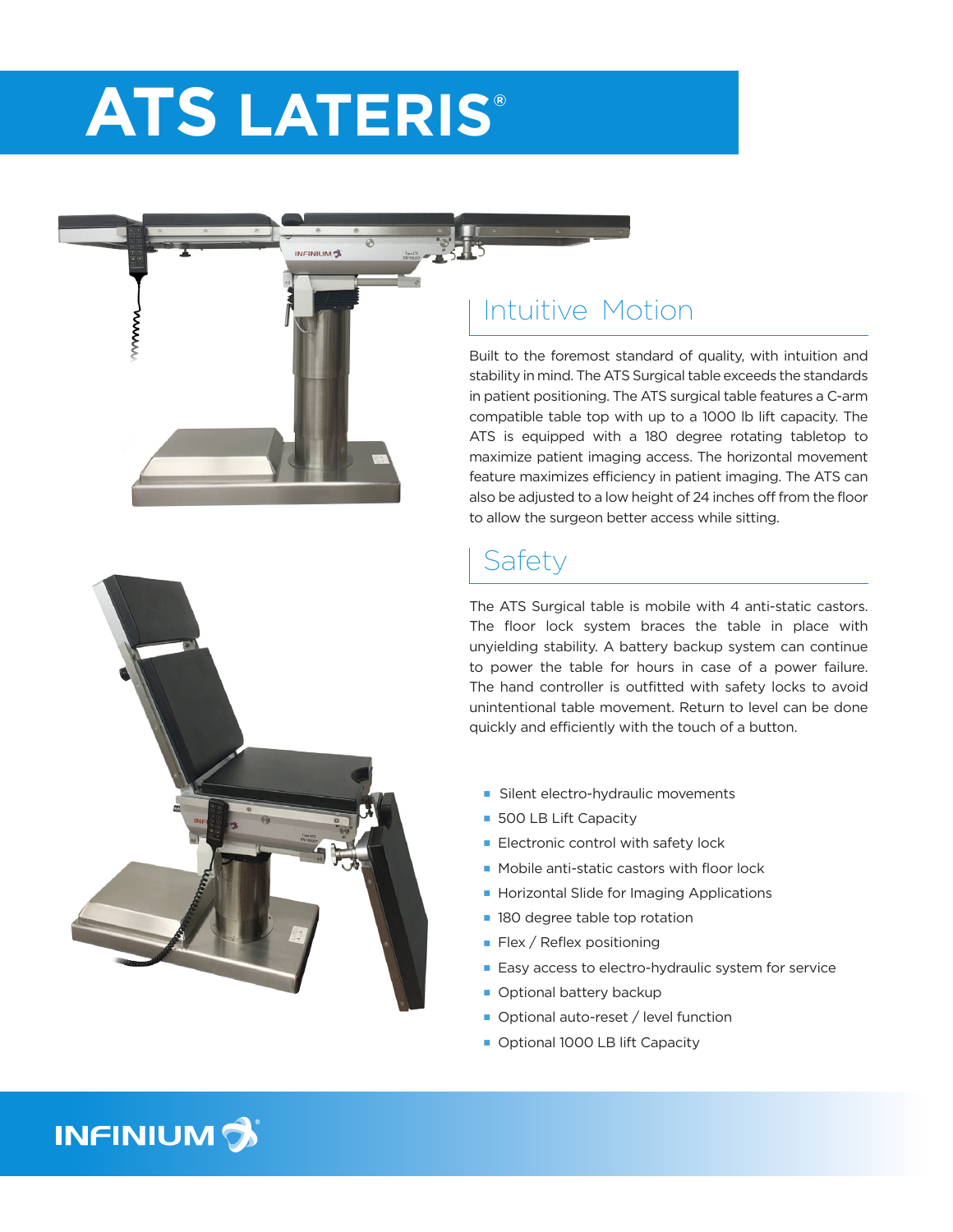## Built To The Foremost Standard Of Quality WITH INTUITION AND STABILITY IN MIND.



**n** 180 degree table top rotation for optimal surgical access.





**Lateral slide movement for** optimal imaging access.

#### Ergonomic Hand Control

- **Easy Touch Positioning**
- "E" Lock button to avoid accidental movement
- Floor lock / Unlock
- **Optional Return to Level**
- **n** Optional Low Level Positioning